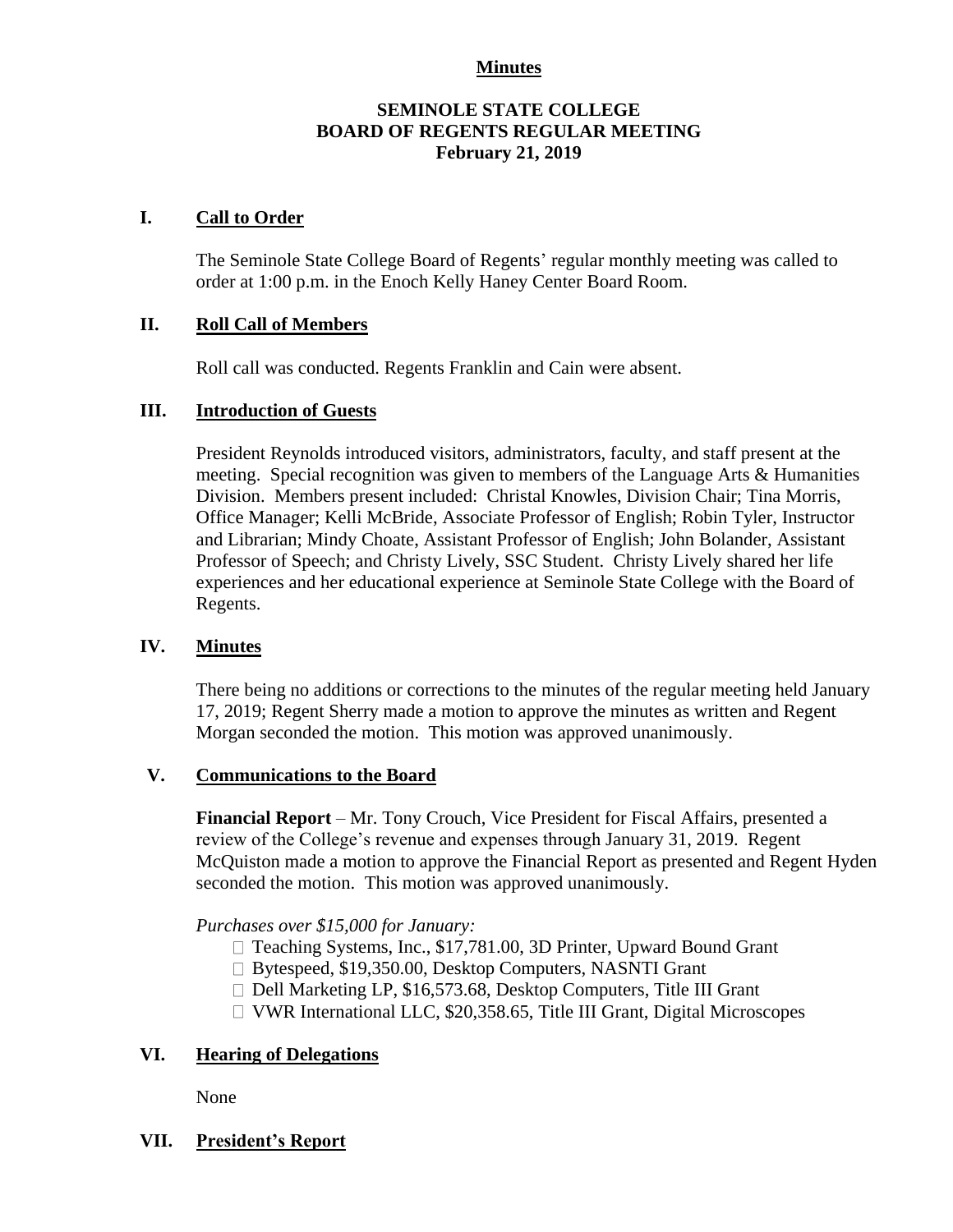Minutes SSC Board of Regents Regular Meeting February 21, 2019 Page 2

> President Reynolds discussed items under the President's Report and the Business portion of the agenda by utilizing a PowerPoint presentation. (See enclosed copy of the PowerPoint presentation)

> *Personnel Update* – President Reynolds informed the Board that a letter of resignation had been received from Autumn Wiles, SSC Educational Foundation Advancement Coordinator.

*Campus Activities*– President Reynolds told the Board members about several recent and upcoming campus activities. These were:

- The President's Leadership Class viewed the "Green Book" and "On the Basis of Sex" movies as part of an Martin Luther King, Jr. Day observance and in support of gender equality
- Upward Bound hosted 160 students for an orientation event on campus and the group additionally attended a home OKC Thunder game
- The Seminole Chamber of Commerce honored two SSC employees. Laurel Gamble was given the Faculty Member of the Month award and Alec Daugherty was given the Classified Staff Member of the Month award
- SSC Student McKenna Hanan of Seminole attended the annual Nigh Institute
- President Reynolds gave the Regents an update on meetings surrounding the construction of the sports complex
- A Community Presentation on the Sports Complex was held on January 31<sup>st</sup>
- President Reynolds gave the Regents an update on happening in the legislature session
- The SE Oklahoma Legislative Tour was held at Pete's Place in Krebs on January  $18<sup>th</sup>$
- President Reynolds presented the area resolutions of support in favor of keeping local Board control at Seminole State College
- Higher Education Day at the Capitol was held on February  $12<sup>th</sup>$
- An Engineering Advisory Council luncheon was held for students and area businesses
- The Trojan Kick-Off Banquet was held on February 2<sup>nd</sup>
- President Reynolds gave an update on spring sports

*Upcoming Activities* – President Reynolds informed the Board about several upcoming activities. These were: the NJCAA Region II Basketball Playoffs, March 6-9; Denmark student visit, April 22-30; PLC Garage Sale, March 1-2; Spring Recognition Banquet, April 25.

# **VIII. Business**

# **Consideration of Approval to Grant Emeritus Status to former SSC**

**Employee Annette Troglin Barnes** – President Reynolds presented the Board with a copy of Policy II-4-1 concerning general polices regarding personnel. President Reynolds recommended approval of granting emeritus status to former SSC employee Annette Troglin Barnes. Regent Morgan made a motion to approve emeritus status Annette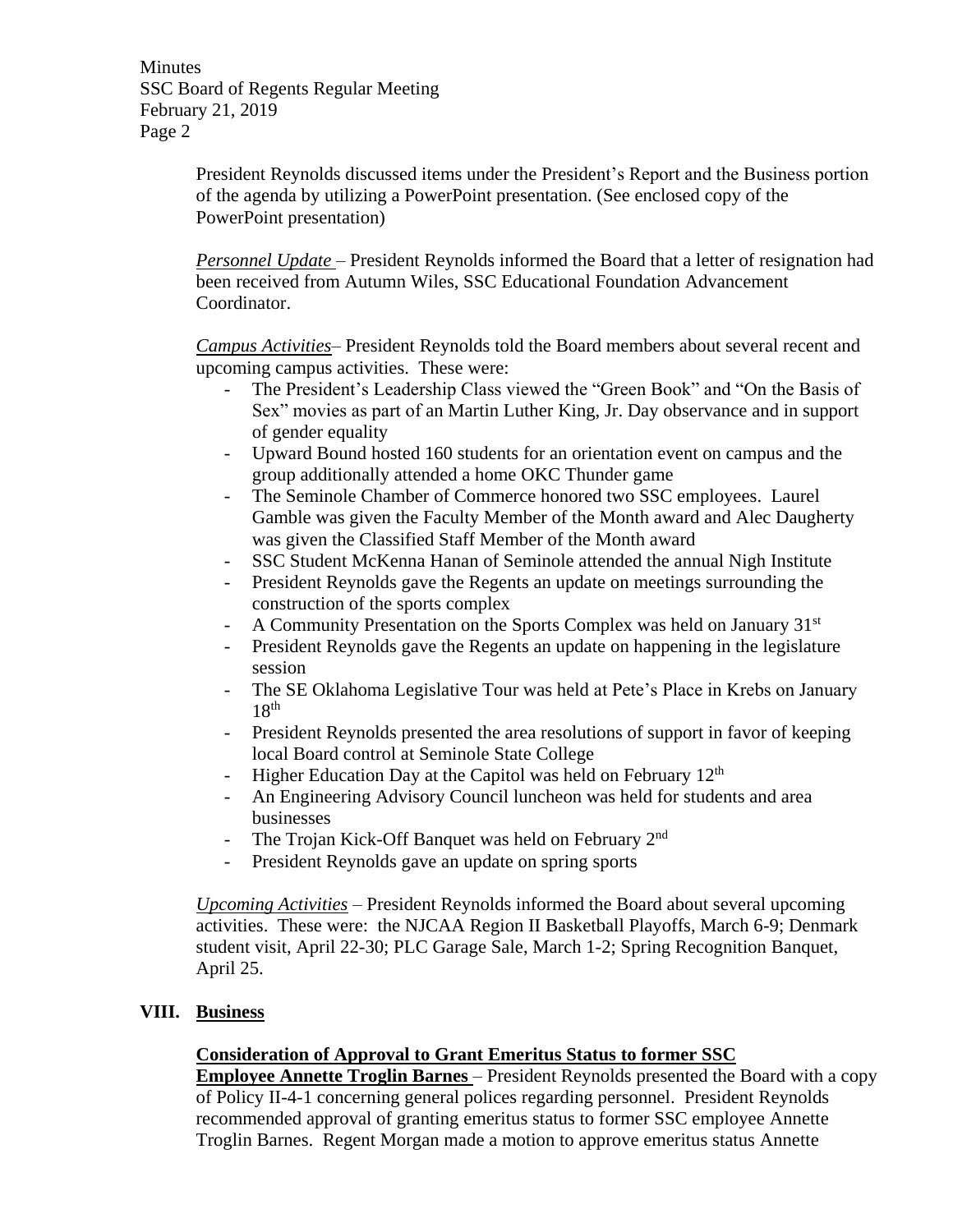Minutes SSC Board of Regents Regular Meeting February 21, 2019 Page 3

Troglin Barnes and Regent Sherry seconded this motion. This motion was approved unanimously.

#### **Consideration of Approval to Grant Emeritus Status to former SSC**

**Employee Dan Factor** – President Reynolds recommended approval of granting emeritus status to former SSC employee Dan Factor. Regent Sherry made a motion to approve emeritus status Dan Factor and Regent Morgan seconded this motion. This motion was approved unanimously.

## **Consideration of Approval to Grant Emeritus Status to former SSC**

**Employee Dawna Hamm** – President Reynolds recommended approval of granting emeritus status to former SSC employee Dawna Hamm. Regent Sherry made a motion to approve emeritus status Dawna Hamm and Regent McQuiston seconded this motion. This motion was approved unanimously.

#### **Consideration of Approval to Grant Emeritus Status to former SSC**

**Employee Gerhard Laule** – President Reynolds recommended approval of granting emeritus status to former SSC employee Gerhard Laule. Regent Morgan made a motion to approve emeritus status Gerhard Laule and Regent Hyden seconded this motion. This motion was approved unanimously.

#### **Consideration of Approval to Grant Emeritus Status to former SSC**

**Employee Beverly Williams** – President Reynolds recommended approval of granting emeritus status to former SSC employee Beverly Williams. Regent Sherry made a motion to approve emeritus status Beverly Williams and Regent Morgan seconded this motion. This motion was approved unanimously.

**Recommendation to Enter into Executive Session** – Regent McQuiston made a recommendation and a motion to enter into executive session to discuss the position of the Vice President for Academic Affairs. Regent Morgan seconded this motion. This motion was approved unanimously.

**Return to Open Session** – Regent Morgan made a motion to return to open session and Regent Sherry seconded this motion. This motion was approved unanimously.

**Action Regarding the Vice President for Academic Affairs position** – President Reynolds stated that Dr. Tom Mills has been an integral part of the Seminole State College campus for over a decade and will be missed. President Reynolds thanked Dr. Mills for his service to Seminole State College and wished him well. Regent McQuiston made an official motion to accept the resignation of Dr. Tom Mills and Regent Hyden seconded the motion. This motion was approved unanimously.

## **IX. Consent Agenda**

Regents were presented information concerning items on the Consent Agenda. President Reynolds recommended approval of these items. Regent McQuiston made a motion to approve the Consent Agenda items as presented and Regent Morgan seconded the motion. This motion was approved unanimously.